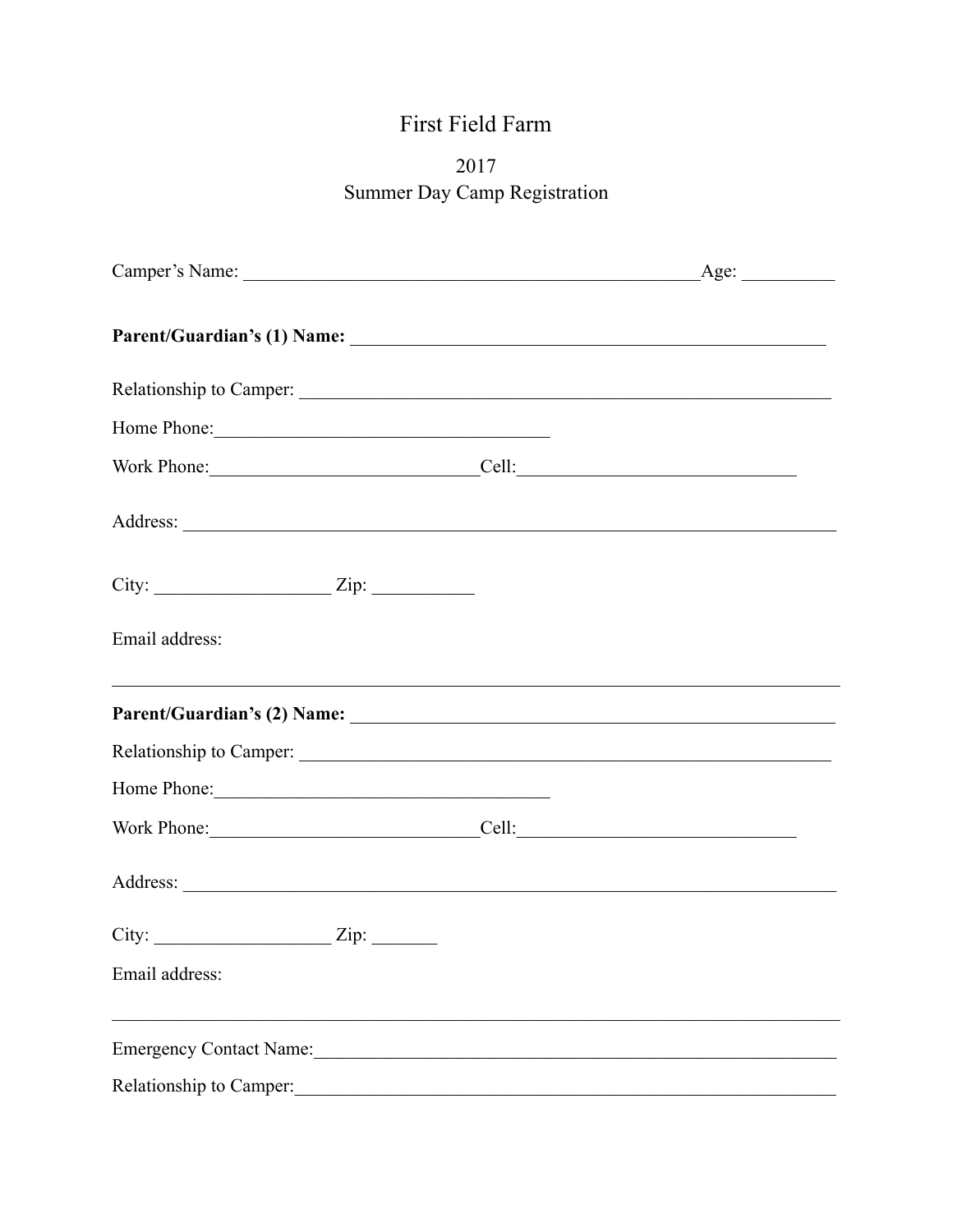| Cell:<br><u> 1980 - Johann Barn, mars and de Branch Barn, mars and de Branch Barn, mars and de Branch Barn, mars and de Br</u> |  |
|--------------------------------------------------------------------------------------------------------------------------------|--|
|                                                                                                                                |  |
|                                                                                                                                |  |
|                                                                                                                                |  |
|                                                                                                                                |  |
|                                                                                                                                |  |
| Permission to administer the following Parent provided medication (Circle all that apply) :                                    |  |
| Neosporin<br>Sunscreen<br>Bug spray                                                                                            |  |
|                                                                                                                                |  |
|                                                                                                                                |  |
|                                                                                                                                |  |
|                                                                                                                                |  |
|                                                                                                                                |  |
|                                                                                                                                |  |
|                                                                                                                                |  |
| General description of child's temperament:                                                                                    |  |
|                                                                                                                                |  |
|                                                                                                                                |  |
|                                                                                                                                |  |
|                                                                                                                                |  |
|                                                                                                                                |  |
|                                                                                                                                |  |
| Please briefly describe your child's riding or camp                                                                            |  |
|                                                                                                                                |  |
|                                                                                                                                |  |
|                                                                                                                                |  |
|                                                                                                                                |  |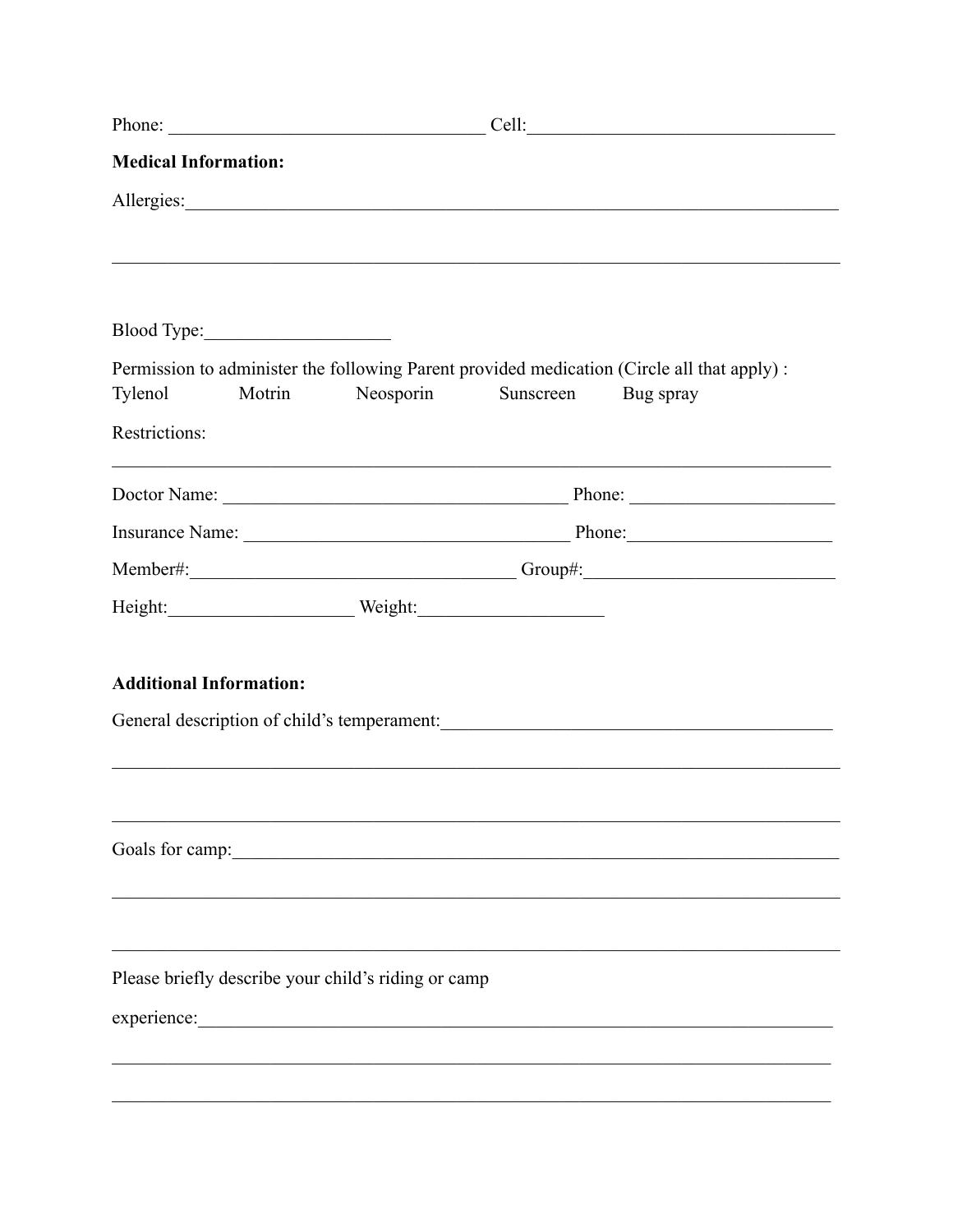**Reservation and Payment Information:** Our camps are filled on a first come, first reserved basis. Upon receipt of your completed registration and a *deposit of \$50.00*, your camp space will be reserved. Spaces will not be held without a deposit. The balance of your payment is due no later than June 2nd 2017. If you must cancel, your deposit will only be refunded if we are able to fill the camp spot.

#### **Summer Camp 2017 Dates**

**Please check the camp date(s) you wish to reserve, indicating your first and second choice:**

Mini Camp July 5th-7th Week 1 July 17th-21st

Week 2 July 24th-28th.

### **Camp Fees:**

| <b>One Week Day Camp:</b> Monday through Friday $9:30AM - 3:30PM$        | \$425.00 |
|--------------------------------------------------------------------------|----------|
| **We offer a \$50 Sibling Discount for each additional child registered! |          |
|                                                                          |          |
| <b>Mini Camp:</b> Wednesday July 5th-Friday July 7th 2017                | \$255.00 |
| $9:30$ am- $3:30$ pm                                                     |          |
| No sibling discount offered for mini-camp                                |          |

#### *Full payment is due for all summer camp dates no later than June 2nd, 2017*

*\*Please note that because of the high demand for our summer camp program, your camp space will not be confirmed without receipt of either your deposit or full payment. We will gladly confirm and reserve your child's spot in camp with your timely deposit and payment.* 

**Refund Policy:** In the event you must cancel and request a refund of either your deposit or full payment, please understand that *we do not refund your payment unless we are able to fill your vacated camper spot*. We request that we're in receipt of your cancellation notice no later than two weeks in advance of your camp date. If we're able to fill your spot, we will process your de